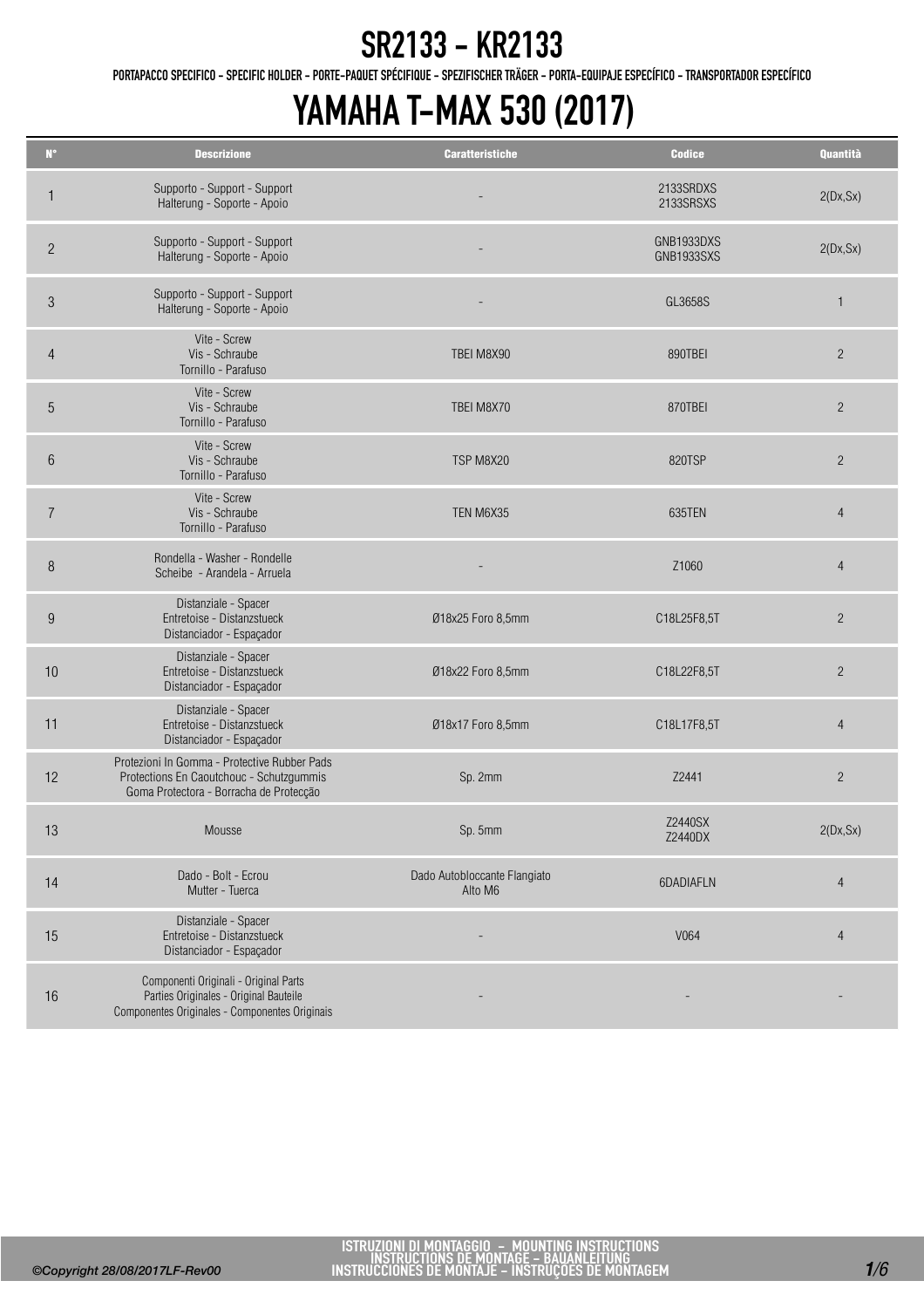PORTAPACCO SPECIFICO - SPECIFIC HOLDER - PORTE-PAQUET SPÉCIFIQUE - SPEZIFISCHER TRÄGER - PORTA-EQUIPAJE ESPECÍFICO - TRANSPORTADOR ESPECÍFICO

### YAMAHA T-MAX 530 (2017)





ISTRUZIONI DI MONTAGGIO - MOUNTING INSTRUCTIONS INSTRUCTIONS DE MONTAGE - BAUANLEITUNG INSTRUCCIONES DE MONTAJE - INSTRUÇÕES DE MONTAGEM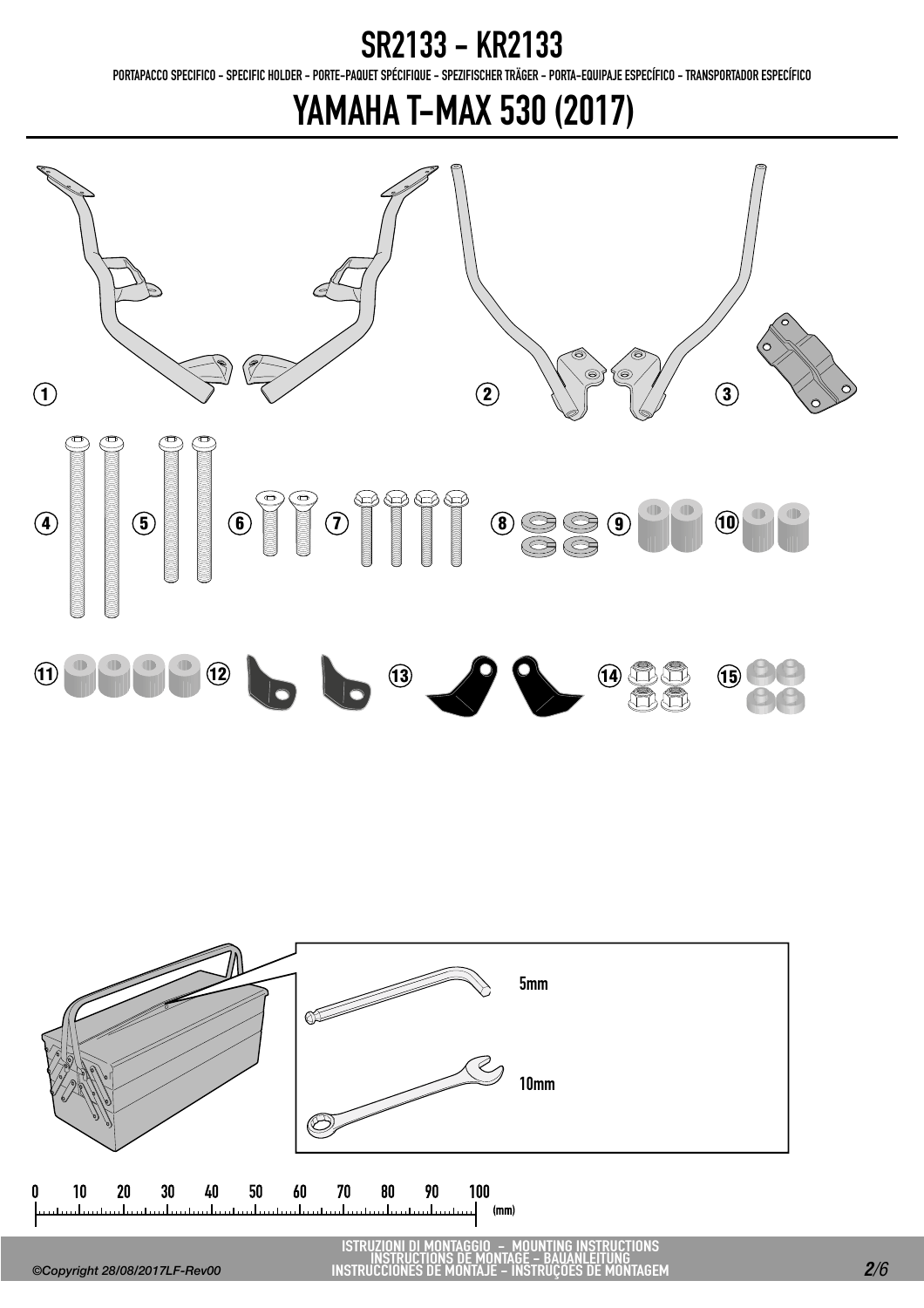PORTAPACCO SPECIFICO - SPECIFIC HOLDER - PORTE-PAQUET SPÉCIFIQUE - SPEZIFISCHER TRÄGER - PORTA-EQUIPAJE ESPECÍFICO - TRANSPORTADOR ESPECÍFICO





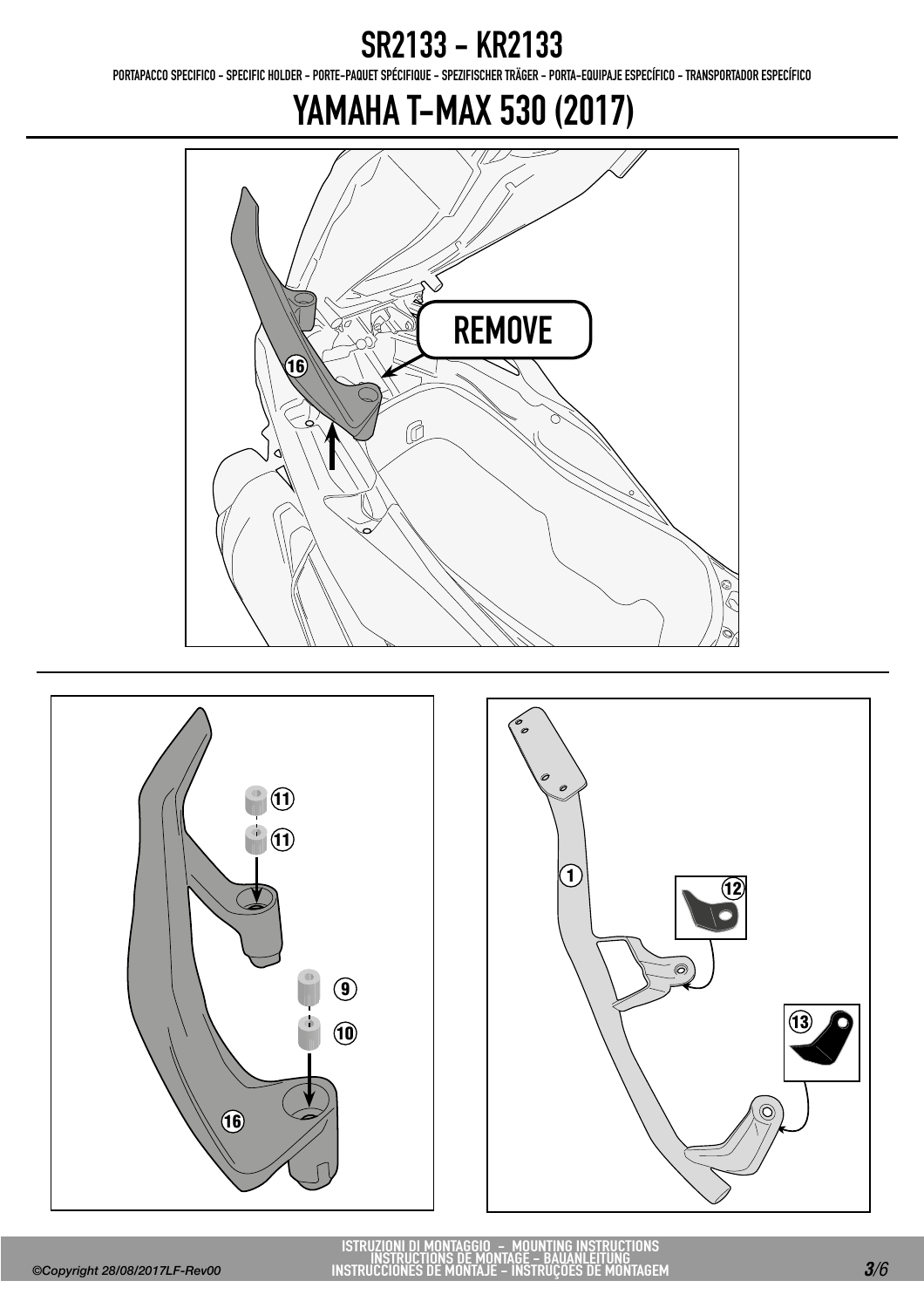PORTAPACCO SPECIFICO - SPECIFIC HOLDER - PORTE-PAQUET SPÉCIFIQUE - SPEZIFISCHER TRÄGER - PORTA-EQUIPAJE ESPECÍFICO - TRANSPORTADOR ESPECÍFICO

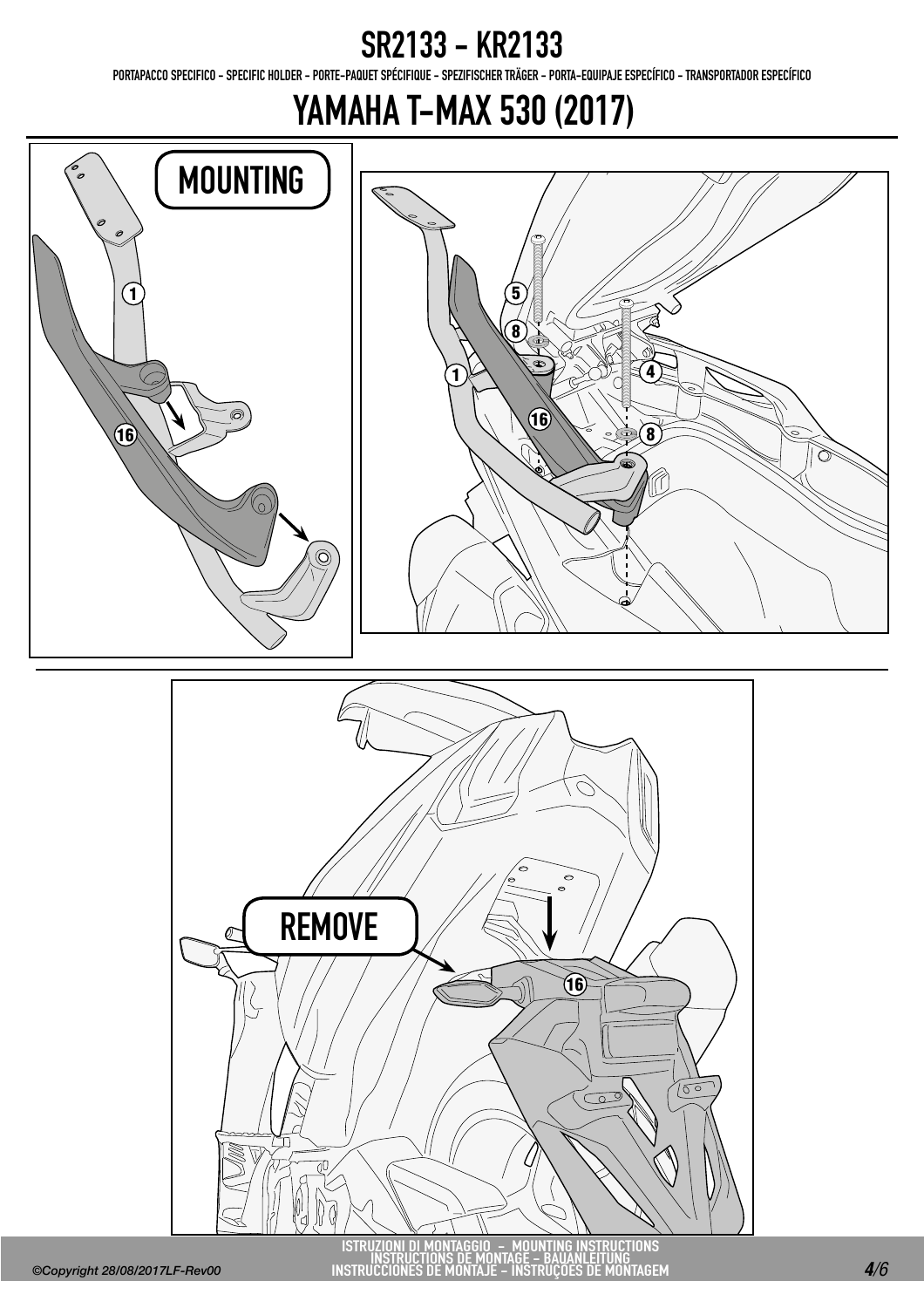PORTAPACCO SPECIFICO - SPECIFIC HOLDER - PORTE-PAQUET SPÉCIFIQUE - SPEZIFISCHER TRÄGER - PORTA-EQUIPAJE ESPECÍFICO - TRANSPORTADOR ESPECÍFICO

### YAMAHA T-MAX 530 (2017)



ISTRUZIONI DI MONTAGGIO - MOUNTING INSTRUCTIONS INSTRUCTIONS DE MONTAGE - BAUANLEITUNG INSTRUCCIONES DE MONTAJE - INSTRUÇÕES DE MONTAGEM